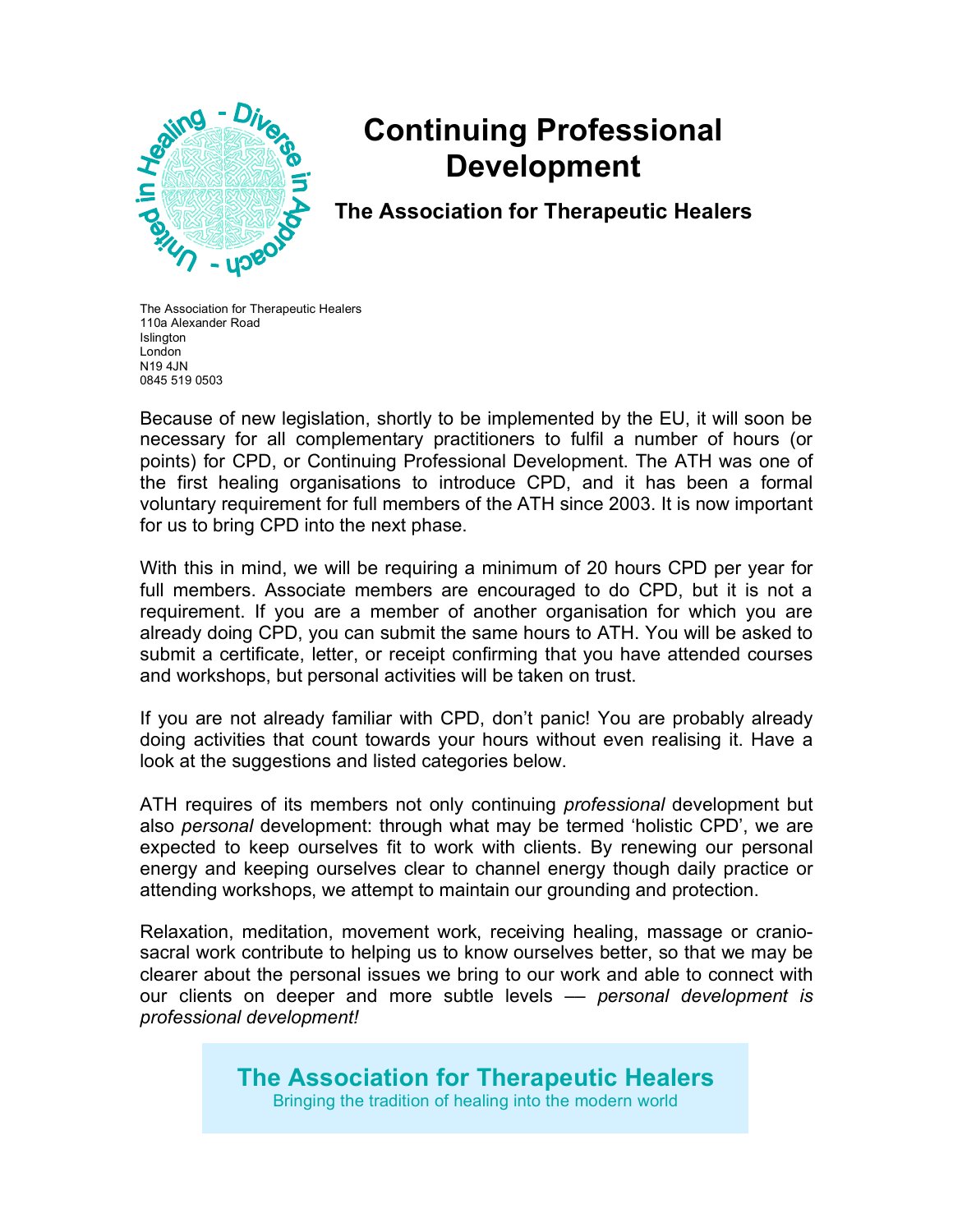#### **What is CPD?**

CPD means practitioners take responsibility for their own continued learning and development after their initial training and apply this knowledge and understanding to the improvement of their practice in the interests of their clients or patients. In doing so, practitioners offer the public the best service possible and help to raise the standing of the Healing profession. It helps practitioners to achieve excellence in their work.

### **The benefits of CPD**

- $\infty$  Develops resources for self and clients
- $\infty$  Increases self-awareness, leading to improved ability to differentiate client's issues from own, i.e., identifying projection and transference; this also helps to maintain clear boundaries
- $\infty$  Keeps awareness of energy sharpened up without regular input we all tend to 'run down'
- $\infty$  Nourishes us many healers give so much of themselves that they become depleted, which can lead to ill-health; depleted healers do not serve their clients well
- $\infty$  Going back to basics never hurts revisiting familiar ground can open up new perspectives, better understanding, deeper insights;
- $\infty$  Helps us keep up to date with research that
	- $\circ$  Validates the efficacy of healing
	- $\circ$  Leads to a better understanding of how energy therapies may work
	- o Both are useful when speaking with sceptics, especially those from the medical profession;
	- o Enables us to learn new skills that can be useful adjuncts to our core healing skills/gifts, e.g., counselling, flower essences, use of crystals, techniques for identifying and working with stress, working with trauma, facing death, working with the bereaved, etc

#### **What constitutes CPD?**

Anything that contributes to a better understanding of ourselves and how we work or that extends and expands our repertoire.

CPD does not have to be expensive and most of us are probably already doing some of these things.

CPD can include:

- $\infty$  Attending energy-based workshops, e.g., working with chakras, aura, meridians, pressure points …
- $\infty$  Attending other workshops or training that provide extra tools and resources; this can include IT training
- $\infty$  Attending workshops or courses that enhance personal and professional development
- $\infty$  Attending workshops or classes in energy-based movement work (yoga, tai-chi, chi-gung, akido, spontaneous movement, Authentic Movement,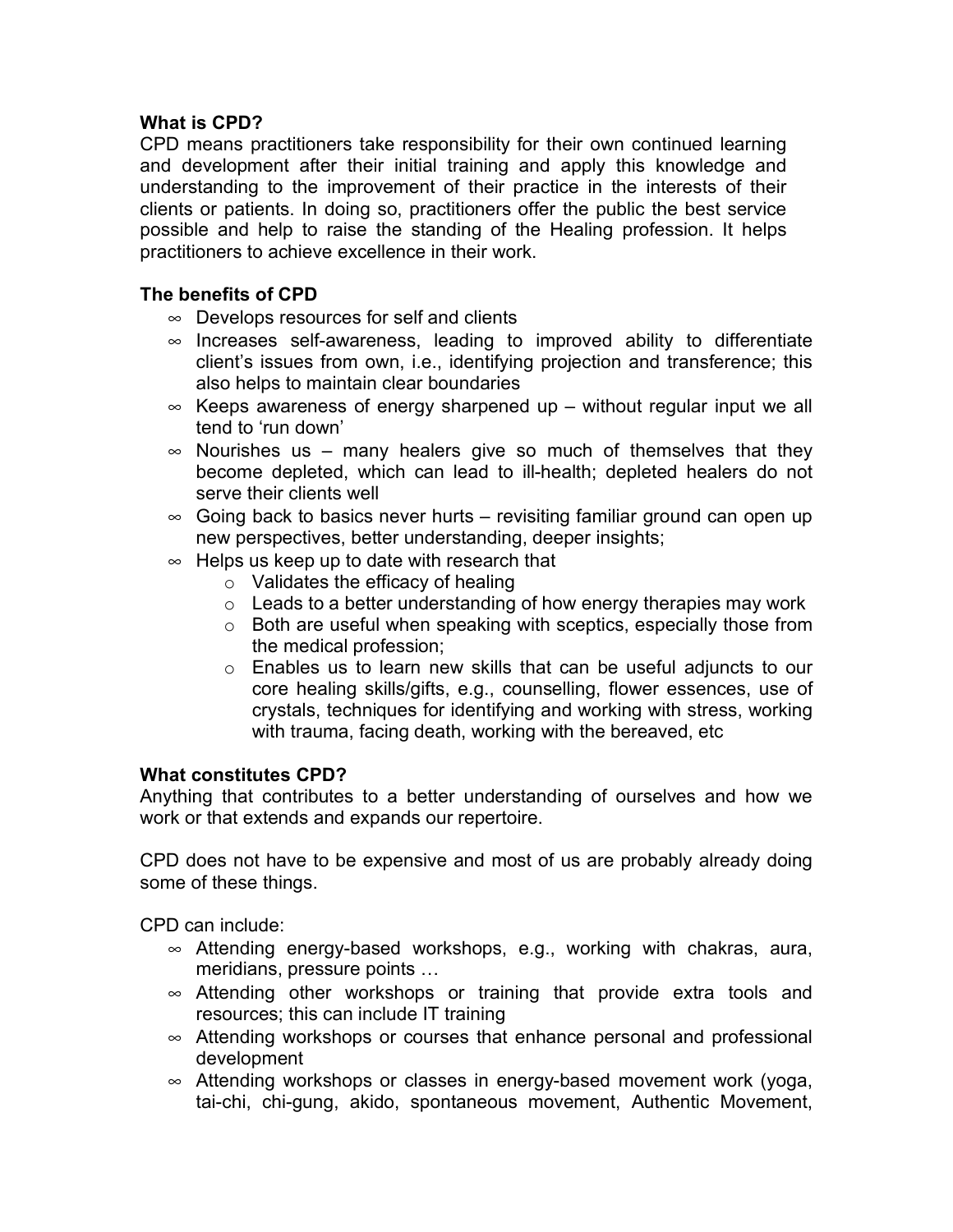etc)

- $\infty$  Daily practice, including grounding, protection, clearing, movement, relaxation, meditation
- $\infty$  Noting a challenge faced and what resource was used. This could provide a helpful reference for the healer and new resource for their work.
- $\infty$  Receiving healing, other energy-based therapy, such as acupuncture, or shiatsu, or body work, such as holistic massage, cranio-sacral work, Alexander or Feldenkrais work, that raise self-awareness and help to keep body energy flowing freely
- $\infty$  Regular supervision sessions, which may be individual, group or peer
- $\infty$  Leading workshops in energy-based or self-awareness work
- $\infty$  Reading books, listening to tapes or CDs, watching TV programs or videos that are inspiring and informative about healing or healers and related work
- $\infty$  Attending talks, discussions, demonstrations, networking events
- $\infty$  Writing articles or books
- $\infty$  Participating in related meetings

## **Reporting CPD**

You will be asked to report your CPD activities and attendance each year with your membership renewal.

The ATH are supporting the "CPD Cycle" as a basis for reporting:

**1. Assessment**

Review yourself and your practice; identify areas where you could develop your knowledge and skills to benefit your practice, clients, or yourself, or where you might feel the need for support and supervision

**2. Planning**

Find a course, workshop, etc, that will provide what you need/want

**3. Action**

Participation in your chosen activity

**4. Evaluation**

A short written review of how you feel the chosen activity has benefited your development

## **Portfolio**

For your own benefit, we suggest you keep an ongoing CPD record. This will help you to keep a record of activities as you engage in them, and assist you in identifying your learning and support needs and assessing your own development as time goes on.

## **CPD Planning Sheet**

We have provided a CPD Planning Sheet, which you can either photocopy to use for planning each activity, or use as a guide for planning. This is not a requirement of your submission, but is supplied as an aid. You can include a completed copy with your final submission if you feel it is relevant.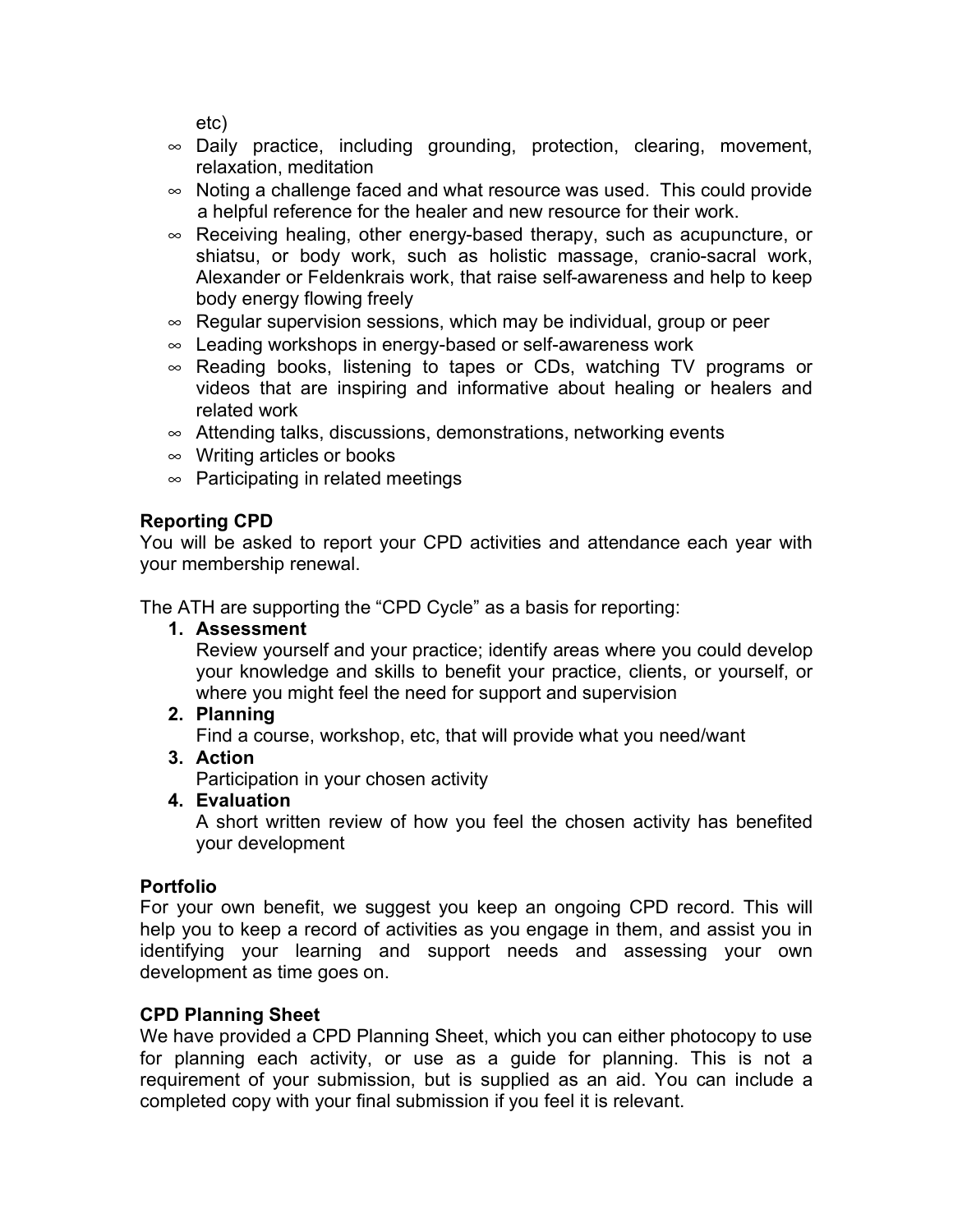#### **Activity Record Sheet**

We have also enclosed an individual Activity Record Sheet. We suggest you photocopy a number of them to keep ready for use in your portfolio. Alternatively, use it as a guide for keeping notes of your activities.

#### **Categories**

To help you assess what sort of activities can be counted as CPD, we are listing a number of categories. Activities for the year should always include personal activities, plus at least 2 other categories. We recommend that you rotate them, so you are participating in different types of activities from one year to another. These categories are for guidance only. If you have participated in something that is not listed, and you feel it has been of value to you and your development, please include this.

Courses, workshops, seminars, etc, are assessed by number of hours attended; personal activities, professional development, and reading, watching and listening have a limit to the number of hours you can claim.

- **1. Short courses and workshops relevant to your work**
- **2. Attending seminars, conferences, Core Group meetings and AGMs** Relevant to your work
- **3. Active committee work for a professional body related to your work** Act as an officer, such as secretary, for an organisation
- **4. Study for further qualifications**

Advanced diploma and certificated courses

#### **5. Encouraging the development of others**

Teaching workshops and courses, giving a talk at a conference, giving a talk to an organisation such as WI, organising a peer group for discussion and sharing, giving supervision, producing a newsletter

#### **6. Personal Activities**

Regular meditation, or participating in other practice such as yoga or Chi Kung, keeping a journal; you can claim a maximum of 25% of your total hours in this category, but we encourage you to do more than this during the year

#### **7. Professional development**

Receiving personal therapy (counselling, psychotherapy), supervision; you can claim a maximum of 25% of your total hours in this category, but we encourage you to do more than this during the year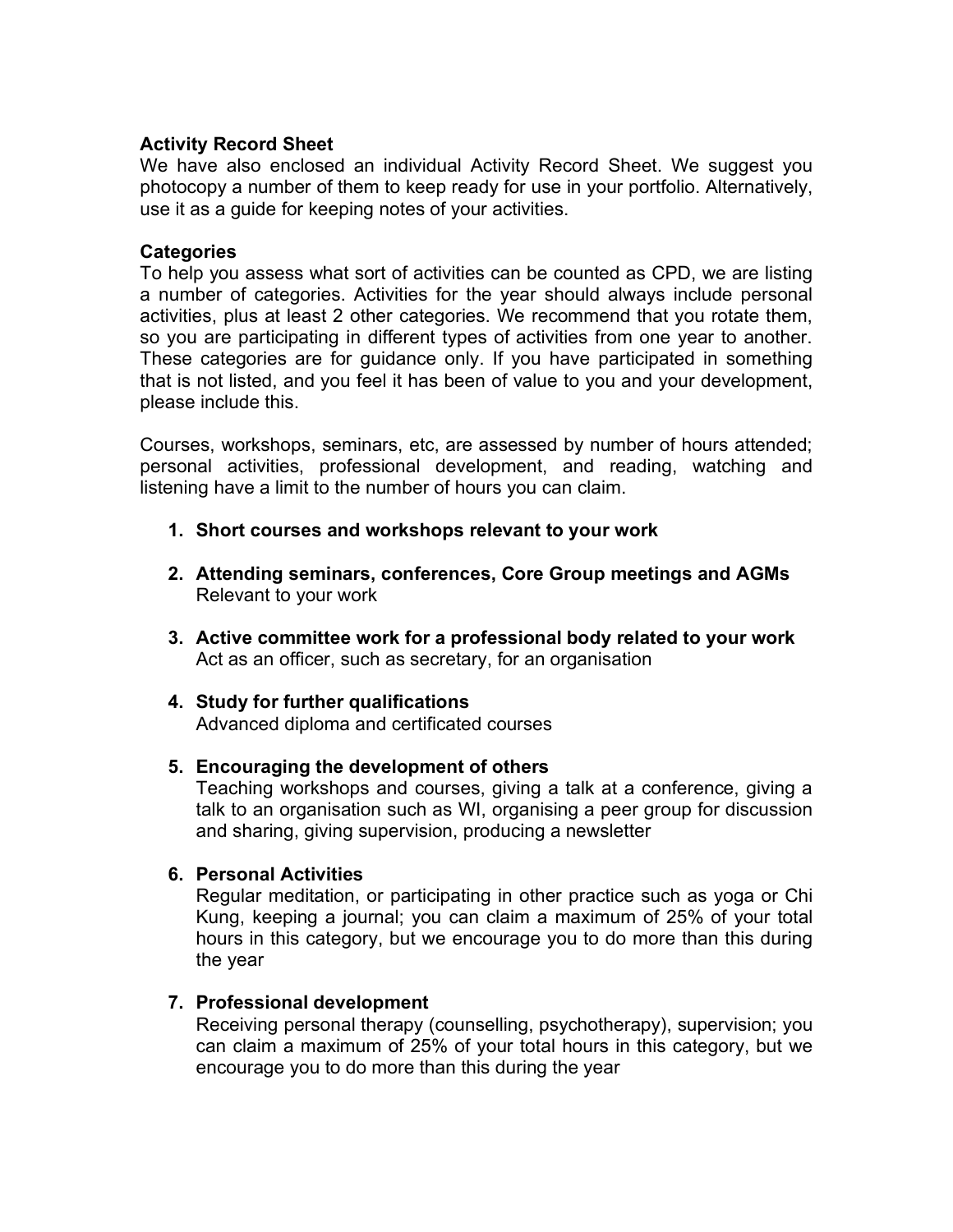#### **8. Attending classes in energy-based movement work**

Yoga, tai-chi, chi-gung, akido, spontaneous movement, Authentic Movement, etc

#### **9. Reading, watching and listening**

Reading a book, article, journal, watching a TV programme, listening to a CD, watching a DVD, or accessing the Internet for information that is relevant to your work or enhances your personal development; you can claim a maximum of 25% of your total hours in this category, but we encourage you to do more than this during the year

#### **10.IT**

Attending a course or workshop to improve your computer skills in a way that will enhance your practice, for example, a course in book keeping

#### **11.Writing**

Write and article or book; you can claim a maximum of 25% of your total hours in this category, but we encourage you to do more than this during the year

#### **12.Formal Training**

The definition of formal training is a course that involves more than 50 contact hours per year; if you are participating in formal training, it may be possible to roll over or adapt the hours you present for the following year

A number of ATH recommended workshops and courses, facilitated by ATH members, are posted on the ATH website.

In assessment, we value each member's situation, such as financial state and geographical location. We will also be aware of the individual and how they learn, and will be open and reflect this in assessment.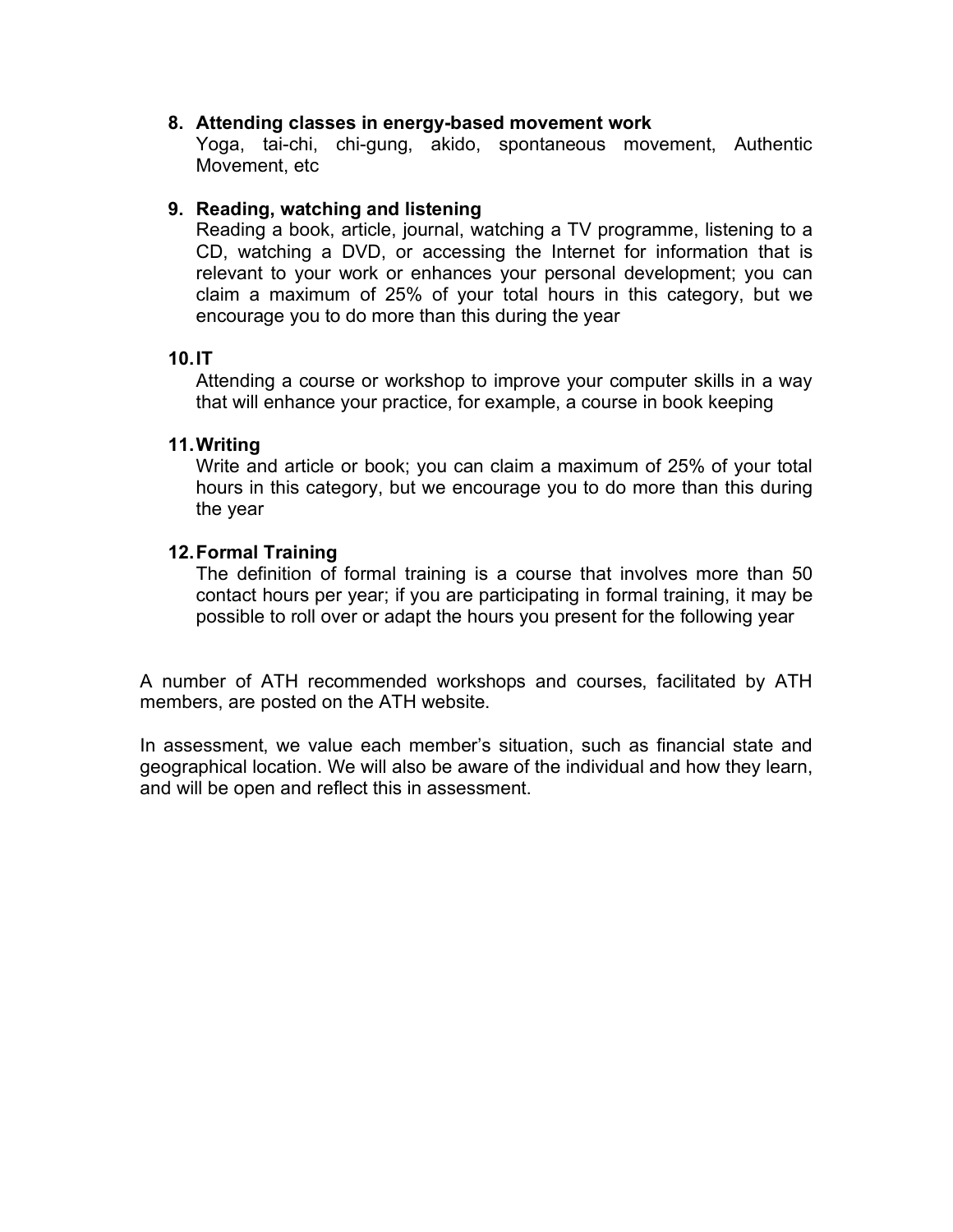# **Association for Therapeutic Healers CPD Planning Sheet**

*Please photocopy for future use*

**Name:** \_\_\_\_\_\_\_\_\_\_\_\_\_\_\_\_\_\_\_\_\_\_\_\_\_\_\_\_\_\_\_\_\_\_\_\_\_\_

**CPD for Year Ending: CPD for Year Ending:** 

- 1. Current position and areas identified for further work/development
- 2. Aims and objectives
- 3. Learning and support needs
- 4. Create a realistic timetable
- 5. Do I need support? If so, where can I get it?
- 6. Review in 1 month / 2 months / 3 months / 4 months